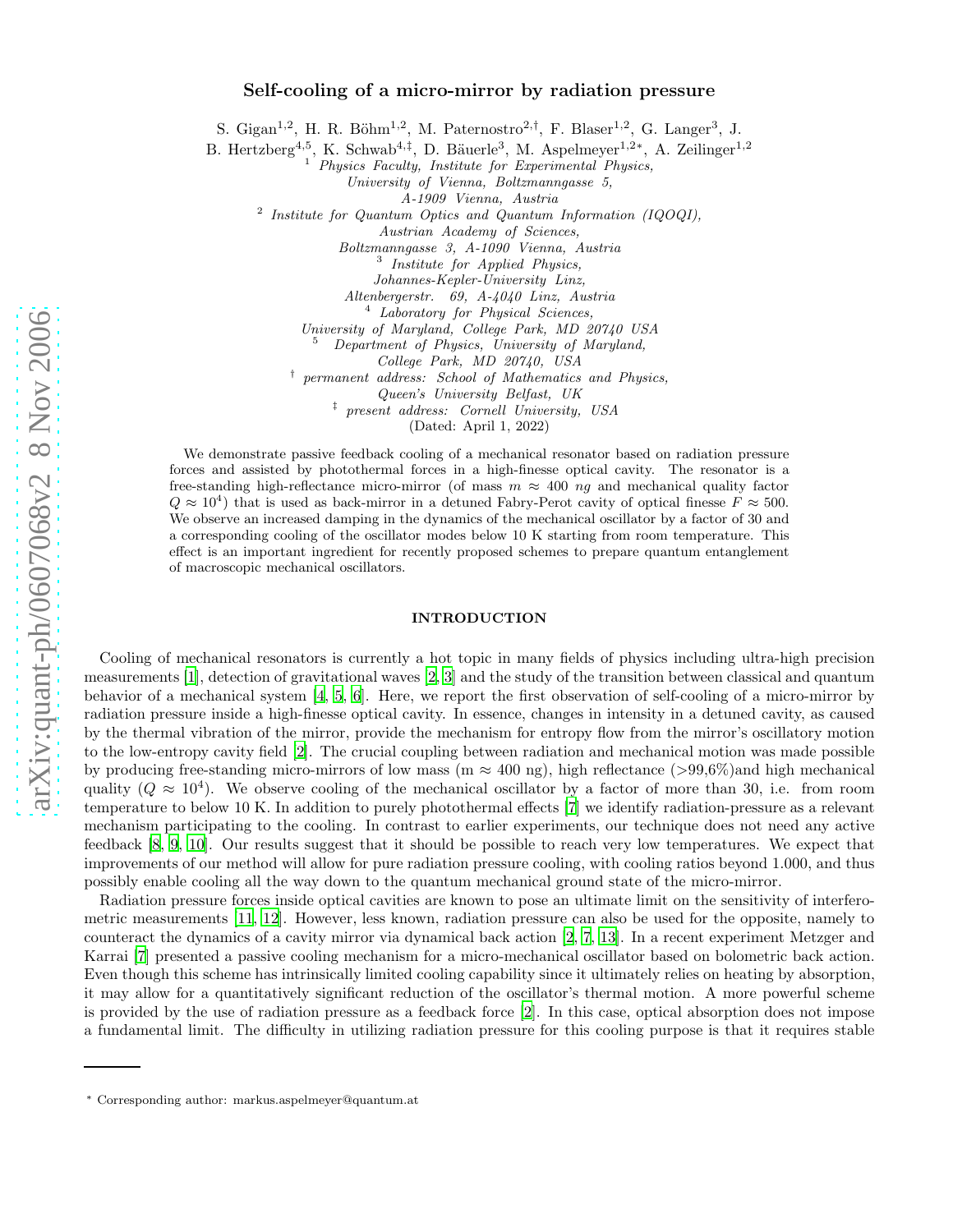control of the detuning of a high-finesse cavity, strong optomechanical coupling and a low mass of at least one cavity mirror, hence nano- or micro-mechanical systems of high optical and mechanical quality (characterized by the cavity finesse F and the mechanical quality factor Q). Although cavity-induced radiation-pressure effects have already been used to modify elastic properties of mirrors [\[7](#page-10-6), [14,](#page-10-13) [15,](#page-10-14) [16\]](#page-10-15) and to enforce mechanical instabilities [\[14,](#page-10-13) [17](#page-10-16), [18](#page-10-17), [19,](#page-10-18) [20\]](#page-10-19), none of the previous experiments was able to combine these strict requirements. We have overcome this limitation by developing a method to produce free-standing micro-mirrors of low mass  $(Q \approx 400nq)$  high reflectance (>99.6%) and high mechanical quality  $(Q \approx 10^4)$ . Using such micro-mirrors in a detuned optical cavity allows us to observe for the first time self-cooling in a regime where, although photothermal effects are still present, radiation pressure significantly participates in the self-cooling process.

## IDEA OF RADIATION-PRESSURE COOLING

Radiation pressure forces in an optical cavity arise due to the momentum transfer of photons reflected from the mirror surface. For certain cavity detuning, i.e. if the cavity angular frequency  $\omega_c$  is off resonance with the frequency  $\omega_l$  of the pump laser, the radiation pressure is highly sensitive to small displacements of the cavity mirror. This is a consequence of the fact that the energy stored in a cavity field varies strongly with detuning. As a consequence, the dynamics of an oscillating mirror inside a detuned cavity is modified by a mechanical rigidity that depends on the detuning. For a high-finesse cavity, the radiation-pressure induced back action can act on the mirror motion in a way to induce low noise damping. This is the general concept of dynamical back action which has first been introduced by Braginsky [\[13](#page-10-12)]. A simple classical description of the dynamics of the mirror shows that both the resonance frequency  $\omega_M$  and the natural damping rate  $\gamma$  of the mirror motion are modified by radiation pressure to  $\omega_{\text{eff}}$  and  $\gamma_{\text{eff}}$ , respectively [\[2,](#page-10-1) [7\]](#page-10-6). In particular, within the classical framework, the modified damping rate follows

<span id="page-1-0"></span>
$$
\gamma_{\text{eff}} = \gamma + \frac{\beta(\Delta)}{2m} \frac{2\kappa}{(2\kappa)^2 + \omega_M^2} \tag{1}
$$

with the cavity decay rate  $\kappa = \pi c/2FL$ , the cavity finesse F, the cavity length L and the vacuum speed of light c. Optimum damping is achieved when  $1/\kappa$  is of the order of  $\omega_M$ , which for  $\omega_M$  in the MHz range requires a high finesse cavity. Equation [\(1\)](#page-1-0) depends on  $\beta(\Delta)$ , the spatial gradient of the radiation force evaluated at a (spatial) detuning  $\Delta_x = L\Delta/\omega_l$ . Here,  $\Delta$  is the effective detuning between cavity and laser frequency, including the effect of radiation pressure [\[21\]](#page-10-20). The contribution  $\beta$ , induced by radiation pressure, can be positive or negative depending on the sign of  $\Delta$ . It is straightforward to show that  $\beta(\Delta)$  is negative for  $\Delta < 0$ , corresponding to  $\gamma_{\text{eff}} < \gamma$ . In this regime, the system can enter into instability. The focus of this work is the investigation of the opposite regime ( $\beta(\Delta) > 0$ ) in which  $\gamma_{\text{eff}} > \gamma$ . This low-noise damping results in a reduction of the mirror temperature and hence self-cooling is achieved. The previous self-cooling experiments based on bolometric forces [\[7\]](#page-10-6) were operated in the regime of negative detuning where radiation pressure counteracts the cooling.

To observe the self-cooling effect a read-out scheme of the mirror motion is required. To do that it turns out that it is sufficient to measure the statistical properties of the optical field that leaks out of the cavity. In a way, the output cavity field represents a "blank paper" on which the dynamics of the mirror can be written. It is possible to briefly sketch the main idea of our self-cooling read-out process by exploiting a simple (but for our purposes sufficient) semiclassical picture. A full quantum mechanical framework, which generalizes the classical picture for self cooling proposed so far in the literature [\[2](#page-10-1), [10\]](#page-10-9), is presented elsewhere [\[22\]](#page-10-21). Not only is this (more general) approach in agreement with the classical picture taken into account by Eq. [1](#page-1-0) but it also paves the way toward the rigorous study of the limitations imposed to self cooling by the influences of quantum noise [\[22](#page-10-21)]. The total energy of a cavity consisting of a fixed mirror and a movable mirror driven by an input laser field of power P is given by [\[21](#page-10-20), [23](#page-10-22)]

$$
E = \hbar(\omega_c - \omega_l)(X^2 + Y^2) - \hbar \frac{\omega_c}{2L}(X^2 + Y^2 - 1)q + \frac{1}{2} \left(\frac{p^2}{m} + m\omega_M^2 q^2\right) + \sqrt{2}\hbar \mathcal{E}Y,\tag{2}
$$

where X and Y are the quadratures of the cavity field, p and q are the momentum and position quadratures of the oscillating mirror, and  $\mathcal{E} = \sqrt{2\kappa P/\hbar\omega_l}$  is the coupling rate between the cavity and the input laser field. If the time-scale set by the cavity decay rate is the shortest in the dynamics of the system, i.e.  $\kappa \gg \omega_M$ , the cavity field follows the mirror motion adiabatically. As a consequence, the fluctuations  $\delta Y_{\text{out}}$  of the field leaking out of the cavity are directly related to the fluctuations of the mirror's position quadrature as  $\delta Y(t) = A(\Delta, \kappa, \mathcal{E}) \delta q(t) [22, 24]$  $\delta Y(t) = A(\Delta, \kappa, \mathcal{E}) \delta q(t) [22, 24]$  $\delta Y(t) = A(\Delta, \kappa, \mathcal{E}) \delta q(t) [22, 24]$  $\delta Y(t) = A(\Delta, \kappa, \mathcal{E}) \delta q(t) [22, 24]$ , where we have neglected any noise in the system. For the parameter regime of our experiment the signal-to-noise ratio of the contribution given by the mirror's spectrum is as large as  $10<sup>7</sup>$ . The dynamics of the output field quadrature is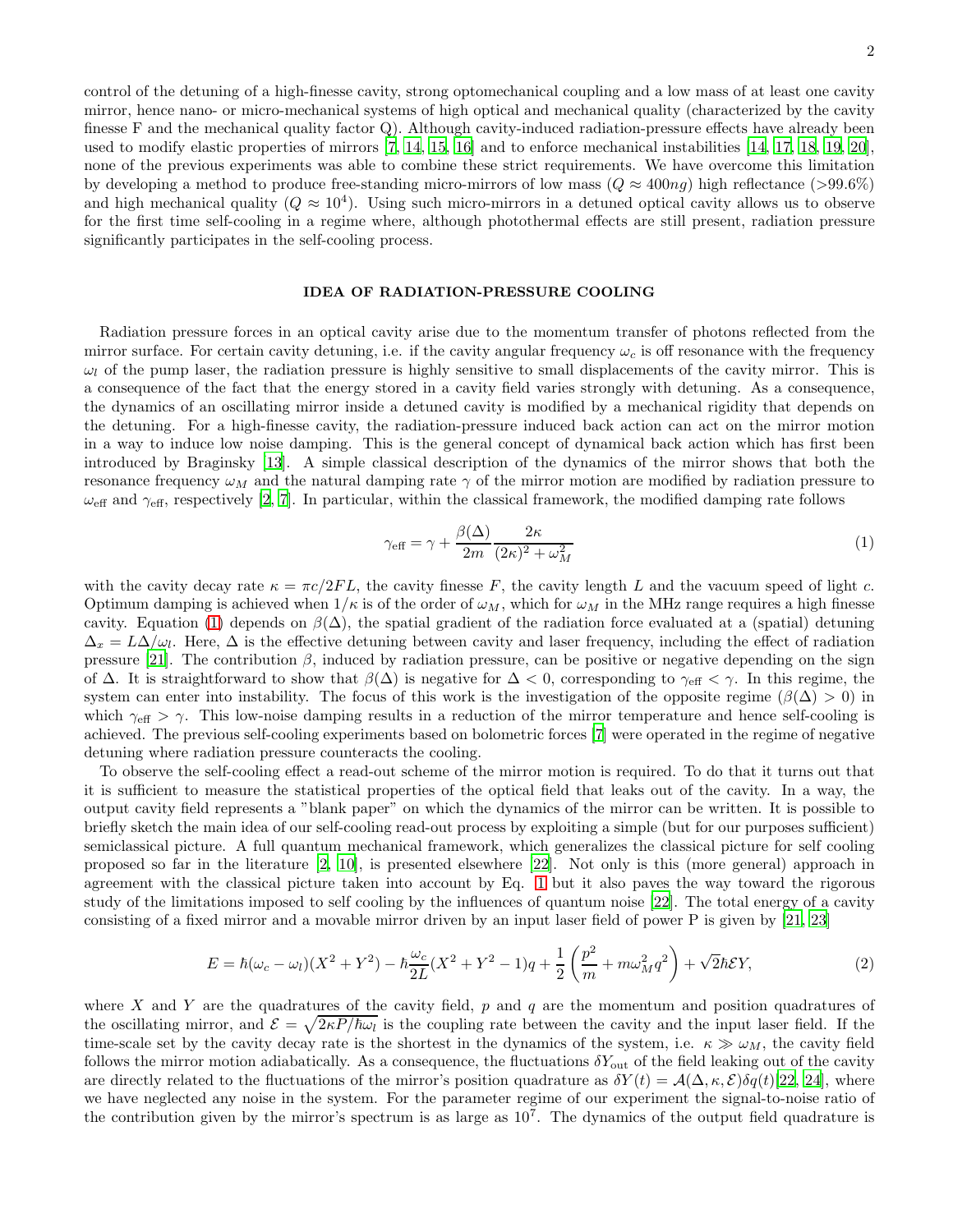thus entirely determined by the mirror motion via the function  $(\Delta, \kappa, \mathcal{E})$ . Therefore, a phase-sensitive measurement of the output field quadrature  $\delta Y_{\text{out}}$  is capable of "monitoring" the full mirror dynamics. It is particularly interesting to measure the power spectrum, since  $S_{Y_{\text{out}}} = \int dt' e^{i\omega t'} \langle \delta Y_{\text{out}}(t) \delta Y_{\text{out}}(t + t') \rangle = \mathcal{T}(\Delta) S_q$ , where  $S_q$  is the spectrum of the mirror motion. In other words, the quadrature power spectrum of the mirror motion  $S_q$  and of the output cavity field  $S_{Y_{\text{out}}}$  are directly related via a transfer function  $\mathcal{T}(\Delta)$ . This correspondence is at the basis of our readoutscheme. Note that the full transfer function has to take into account the sensitivity of the specific detection scheme used. This detection strategy allows us to infer the effective temperature of the mirror Brownian motion through the study of its displacement power-spectrum, i.e. its frequency-dependent mean square displacement. The power spectrum follows a Lorentzian distribution centered around  $\widetilde{\omega_0} = \sqrt{\omega_{\text{eff}}^2 - 2\gamma_{\text{eff}}^2}$  with a full width at half maximum<br>(EWILM) we are also become the set of the second to the interval distribution. The second (FWHM)  $w_{\text{FWHM}} \approx 2\gamma_{\text{eff}}$  (for  $\omega_0^2 \gg \gamma_{\text{eff}}^2$ ), thus proportional to the introduced damping. The area of the power spectrum,  $\langle x^2 \rangle = \int_{-\infty}^{+\infty} d\omega S_q$ , is proportional to the mean energy  $\langle E \rangle$  of the vibrational mode and hence, via the equipartition law, to the effective temperature of the mirror, since  $\langle E \rangle = m\omega_M^2 \langle x^2 \rangle = k_B T_{\text{eff}}$ . The relative change in area underneath the power spectrum is therefore a direct measure for the change in effective temperature.

## EXPERIMENTAL RESULTS AND DISCUSSION

The system under investigation is a doubly clamped cantilever used as the end mirror of a linear optical cavity driven by an ultra stable Nd:YAG laser (see figure [1\)](#page-3-0). The input mirror of the cavity is attached to a piezo electric transducer which is fed by a control loop allowing us to lock the precise length of the cavity either at resonance or detuned (off resonance) with respect to the laser frequency. The error-signal input to the control loop is obtained via the Pound-Drever-Hall (PDH) technique [\[25\]](#page-10-24). It has been shown [\[24](#page-10-23)] that the PDH error signal is proportional to the phase quadrature of the output field Yout and hence to the mirror motion (see above). An intuitive way to view it is that the error signal is proportional to the variation of the cavity length. Above the cut-off frequency of our control loop, the fluctuations in the error signal are therefore directly related to the thermal noise of the cantilever (the input mirror is assumed to be fixed).

We measured the PDH power spectrum for different input powers and cavity detunings. The detuning was achieved by adding an offset to the error signal. With this method, the mechanical damping can be directly measured by determining the FWHM of the resonance peak of the observed mechanical mode. To obtain the effective temperature of the mode one has to calculate the area underneath the resonance peak and to account for the sensitivity of the error signal. This is done by normalizing the measured mirror amplitudes by the gradient of the PDH signal. The results are summarized in Figures [2,](#page-3-1) [3](#page-4-0) and [4.](#page-4-1)

Figure [2](#page-3-1) shows the noise spectrum of the oscillator for two different detunings at 2 mW input laser power. The width of the peak increases and the area of the peak decreases, indicative for both overdamping and cooling of the mechanical mode. This behavior is in full agreement with the theoretical model presented above. We investigate the specific variation of both mechanical damping and of self-cooling with detuning for different input laser powers of 1 mW and 2 mW, respectively (Figures [3](#page-4-0) and [4\)](#page-4-1). Figure [3](#page-4-0) shows the change in width of the mechanical mode. For positive detunings, the peak is broadened from a natural width of 32 Hz to well above 800 Hz corresponding to an extra damping of the mode. At large detuning values the stability of the locking limits the precision of the measurements. For negative detuning (not shown), we observed a narrowing of the peak, associated with an amplification of the mirror motion (i.e. "negative" damping), which rapidly leads to a self-oscillation region. In Figure [4](#page-4-1) the same data set is used to obtain the corresponding cooling ratio from the relative change in area of the power spectrum, since the total peak area is a measure of temperature. As expected, the increase in damping is accompanied by a cooling of the mechanical mode. At large detuning, the cooling-effect is slightly enhanced compared to our simple model, which can be due to the reduced the contribution of thermal background of other oscillator modes. The best experimental cooling ratio in our detuning range is above 30. Since our experiment is performed at room temperature, this corresponds to a cooling of the mode from 300 K to below 10 K (Fig. [2\)](#page-3-1).

We explicitly compare the experimental results for positive detuning with the theoretical predictions obtained if the effect is due only to radiation pressure. To do that, we have independently evaluated the effective mass participating to the dynamics of the system, which leaves no free parameter for the evaluation of radiation-pressure forces and hence allows a full quantitative treatment. The effective mass can be much smaller than the total mass of the cantilever [\[19,](#page-10-18) [27\]](#page-10-25). ]. For our mirror, an independent assessment both via spatial tomography of the vibrational mode and via a calibrated reference results in a value of 22 4 ng at the probing point (see Appendix). This results in a theoretically expected cooling less strong than the experimentally observed one. To get a clear, immediate figure of the "strength" of the radiation pressure effect required to replicate the experimental data we assume a fixed effective mass and allow for variation of the input power. . We find that, for an effective mass of 18 (26) ng, a power 2.2 (3.3) times larger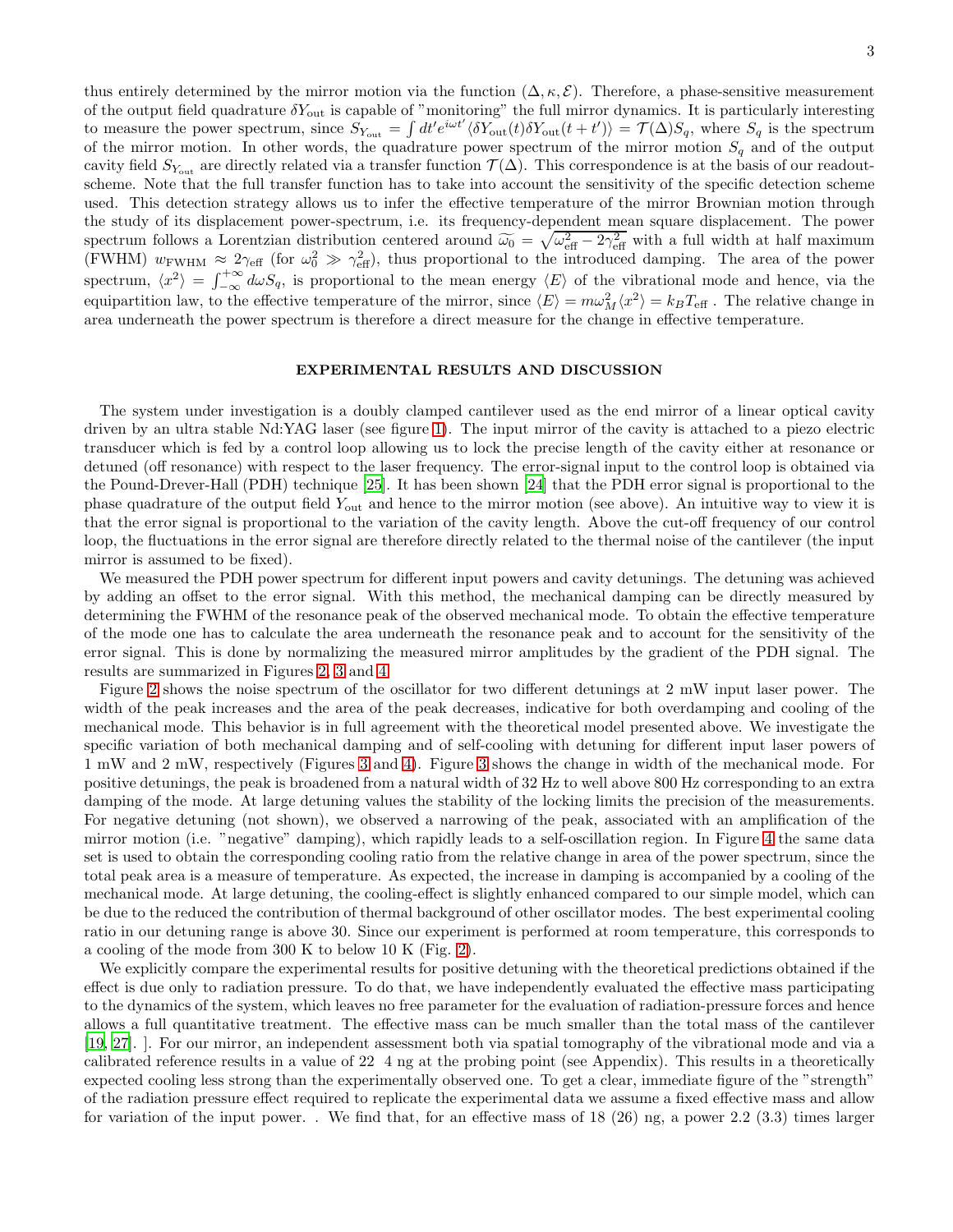

<span id="page-3-0"></span>FIG. 1: Sketch of the experimental setup. (a) A cavity is built between the cantilever and a regular concave mirror of 25 mm focal length and 99.3% reflectivity. The cavity length was slightly shorter than 25 mm such as to obtain a waist of approximately  $20 \mu m$  at the location of the surface of the cantilever. In this configuration we measured a cavity finesse of 500. To minimize damping of the mechanical mode due to gas friction, the cavity is placed in a vacuum chamber which is kept at  $10^{-5}$  mbar. The cavity is pumped with a Nd:YAG laser at 1064 nm. The beam is phase modulated at 19 MHz (MOD) by a resonant electro-optic modulator (EOM) before it is injected into the cavity via the input mirror (IM). The beam reflected from the cavity is sent via a beam splitter (BS) onto a high-speed PIN photodiode (PD). After amplification of the photocurrent, its AC part is demodulated with the initial modulation frequency to obtain the PDH error signal. This error signal is then used to feed a low-frequency control loop (PID) to stabilize the cavity length via a piezo actuator. In addition, the error signal is fed to a spectrum analyzer (SA) to record the dynamics of the mechanical mode. (b) The cantilever is a doubly clamped free standing Bragg mirror (520  $\mu$ m long, 120  $\mu$ m wide and 2.4  $\mu$ m thick) that has been fabricated by using UV excimer-laser ablation in combination with a dry-etching process [\[26](#page-10-26)]. The reflectivity of the Bragg mirror is 99.6% at 1064 nm. (c) Power spectrum of the micro-mirror. We have isolated a mechanical mode at 280 kHz with a natural width of 32 Hz, corresponding to  $Q \approx 9000$ . All measurements presented in this work have been made on this mode.



<span id="page-3-1"></span>FIG. 2: Power spectrum of the mechanical mode at two different relative detuning levels ∆ of the cavity for an input power of 2 mW. The data is obtained from the PDH power spectrum, which is directly proportional to the displacement power spectrum of the micro-mirror. Experimental points are taken with the spectrum analyzer, averaged over 30 consecutive measurement runs. Solid lines are Lorentzian fits to the data. The areas obtained from the fit correspond to temperatures of 300 K and 8 K, respectively.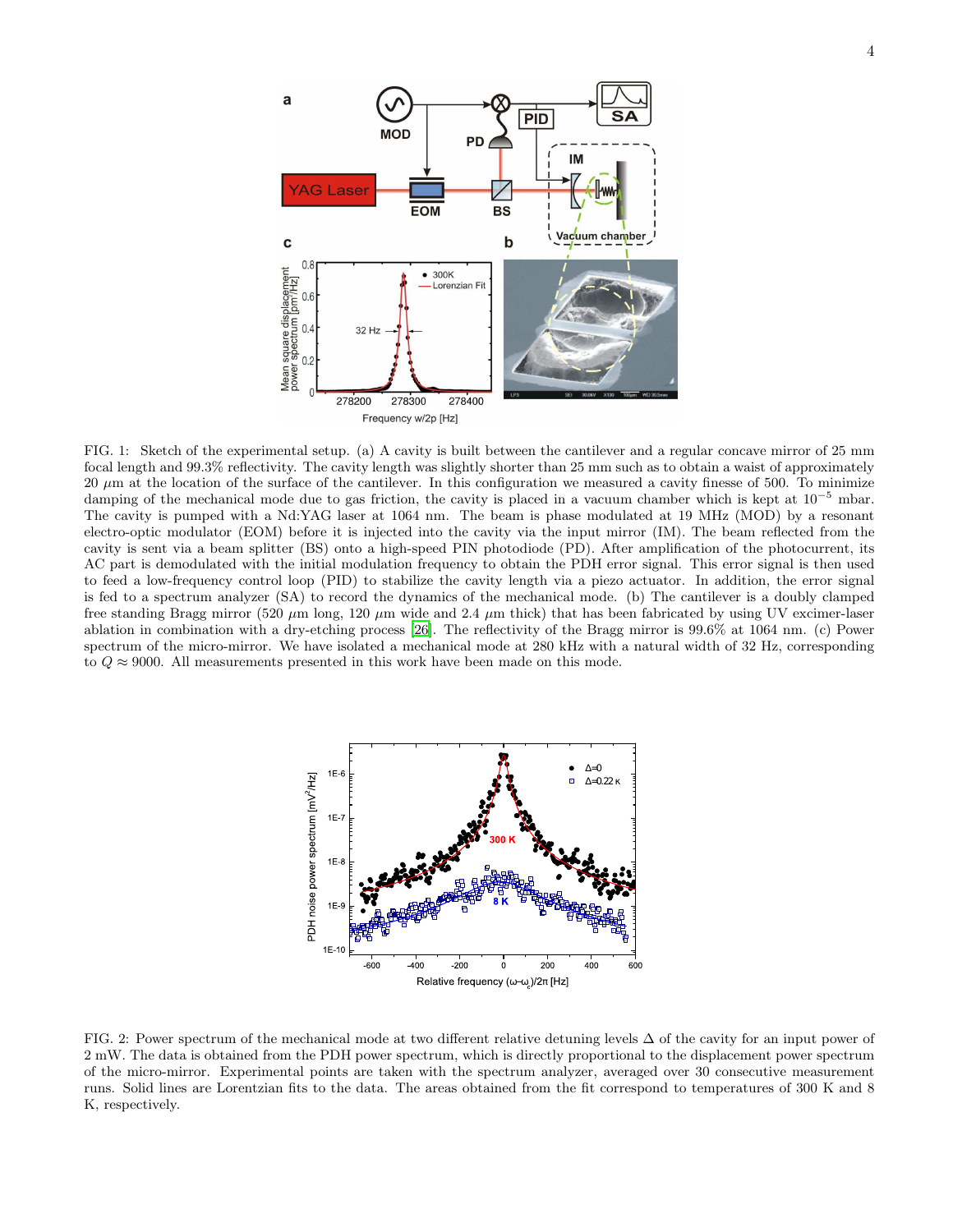

<span id="page-4-0"></span>FIG. 3: Radiation-pressure induced damping of mirror dynamics. We show the measured width of the mechanical mode at 278 kHz at different detuning levels of the cavity and for input laser powers of 1 mW and 2 mW. The data is obtained directly from Lorentzian fits on the measured power spectra of the PDH error signal. Error bars represent absolute errors based on experimental uncertainty. Solid lines represent theoretical predictions of purely radiation-pressure effects for  $F = 500$ ,  $Q = 9000$ , an effective mass of 9 ng and input powers of 1 mW and 2 mW, respectively. The inferred effective mass of 224 ng indicates the presence of an additional damping force of photothermal nature (see text).



<span id="page-4-1"></span>FIG. 4: Self-cooling of the mechanical resonator. We show the cooling ratio on the mechanical mode as a function of detuning and for input laser powers 1 mW and 2 mW. The data is obtained as normalized area of the measured PDH power spectrum, compensated for the detuning dependent sensitivity of the PDH cavity response. Error bars represent absolute errors based on experimental uncertainty. The self-cooling effect increases for increasing laser power and detuning, in agreement with the theoretical predictions (solid lines). The right axis shows the inferred effective temperature of the mechanical oscillator. Radiation pressure contributes between 30% and 50% to the overall cooling, which is assisted by photothermal effects.

than the nominal value used in the experiment is required in order to match the theoretical predictions with both the observed damping and cooling In other words, radiation pressure accounts for at least 30% of the observed cooling but may be as strong as 50%, i.e. cooling by a factor between 8 and 12. We attribute the additional cooling in our setup to the presence of photothermal effects. Similar to the bolometric forces reported in [\[7\]](#page-10-6), differential heating of the outer layers of the dielectric Bragg mirror can result in time-delayed changes of the cavity length eventually introducing a retarded force that can contribute to the self-cooling mechanism. In a thin-layered medium the delayed force induced by photothermal effects can have typical time constants on the order of several tens of ns (see Appendix), fast enough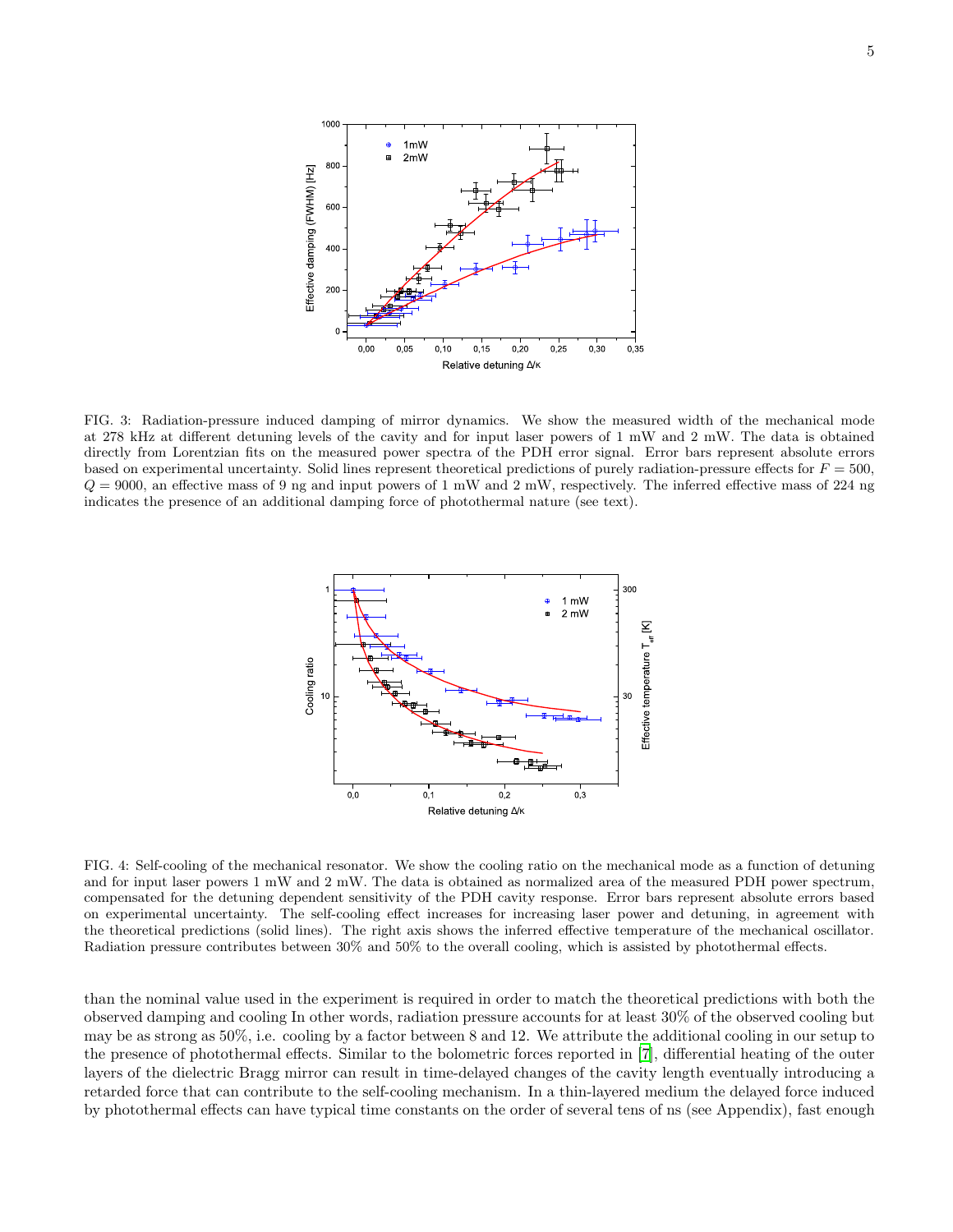to compete with the time scale of radiation pressure effects on the order of  $1/(2\kappa)$  (approx. 13 ns in our experiment). The direction of the force depends on the specific material properties of the expanding layers. In our case and in contrast to previous experiments it assists the cooling effect of radiation pressure present for positive detuning.

The experimental data is consistent with radiation-pressure cooling assisted by photothermal effects. Residual heating of the cantilever due to absorption could not be observed (see Appendix). Improvements of the Bragg mirror reflectivity will further reduce and eventually eliminate photothermal contributions to the cooling since it will allow to achieve a higher finesse and to limit the optical absorption. An interesting analogy to understand this cooling mechanism can be found in thermodynamics. If a system (the mirror), initially at thermal equilibrium with a bath at ambient temperature (its environment), is strongly coupled to another bath with a very low temperature (the lownoise laser), its temperature will decrease in order to bring it to equilibrium with both baths. The current technical limitation for observing a lower temperature is the stability of the detuned locking and the base temperature from which the self-cooling starts. For example, with a cavity finesse  $F = 6000$  and 1 mW of input optical power we expect a pure radiation pressure cooling ratio of 1500 for a smaller mirror oscillating at 1 MHz with an effective mass of 5 ng and  $Q = 10^5$ . Starting from 5 K, one should achieve cooling to 3 mK, below the base temperature of a dilution fridge. We are confident that the quantum ground state may be reachable with state-of-the-art optics and microfabrication technique [\[28\]](#page-10-27).

#### **CONCLUSION**

We have observed self-cooling of a micro-mirror sustained by radiation pressure. The cooling of mechanical oscillators is a key requirement for many open problems of modern physics ranging from the performance of shot-noise limited position measurements [\[1\]](#page-10-0) to the study of gravitational waves [\[2,](#page-10-1) [3\]](#page-10-2) and dynamical multistability in microoptical systems [\[29\]](#page-10-28). The possibility of lowering the temperature of an oscillator to its quantum mechanical ground state paves the way to the implementation of quantum state engineering involving macroscopic systems [\[23](#page-10-22), [30](#page-10-29), [31\]](#page-10-30), a closer study of the boundary between classical and quantum physics [\[6\]](#page-10-5) and, ultimately, the observation of nonclassical correlations between macroscopic objects [\[28\]](#page-10-27). In the long run it may also provide new means for integrated quantum (mechanical) information processing.

We would like to thank C. Brukner, S. Gröblacher, J. Kofler, T. Jennewein, M. S. Kim, and D. Vitali for discussion. We acknowledge financial support by the Austrian Science Fund (FWF), by the City of Vienna and by the Austrian NANO Initiative (MNA).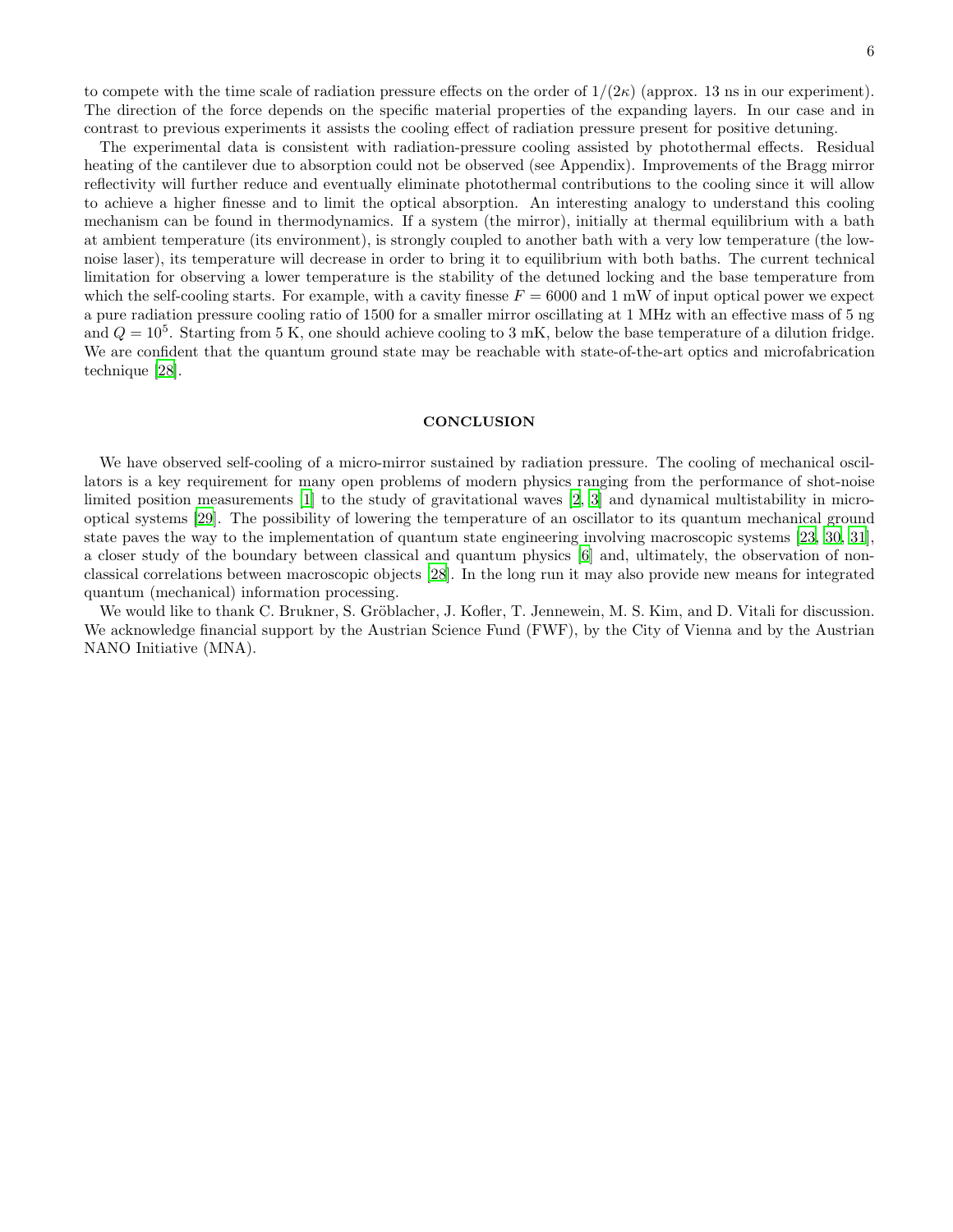### APPENDIX

### Mechanical characterization of the vibrational mode

### CANTILEVER CHARACTERISTICS

The doubly clamped cantilever is a free standing Bragg mirror made of several layers of  $TiO<sub>2</sub>/SiO<sub>2</sub>$ . The characteristics of the Bragg mirror are summarized in table [I.](#page-6-0)

| 111DHI I. I TODUTUUS OI THU DIAGG IIIIITOI |      |        |  |      |                                                                        |
|--------------------------------------------|------|--------|--|------|------------------------------------------------------------------------|
| Material Density                           |      | Laver  |  |      | Number Index of Bulk thermal                                           |
|                                            |      |        |  |      | $ (kg/m^3)$ Thickness $(nm)$ of layers refraction diffusivity $cm^2/s$ |
| $SiO_2$                                    | 2200 | 183.45 |  | 1.45 | 0.086                                                                  |
| TiO <sub>2</sub>                           | 4200 | 107.26 |  | 2.48 | 0.031                                                                  |

<span id="page-6-0"></span>TABLE I: Properties of the Bragg mirror

The dimensions of the structure are set by the laser-ablated pattern to 490  $\mu$ m x 110  $\mu$ m, which corresponds to a total mass of 390 ng. However the ends of this structure are not totally undercut and therefore not free to move. This means that the actual cantilever is shorter and the total mass participating in the oscillation is lower.

## MODE TOMOGRAPHY

The mechanical mode has been spatially characterized by scanning the surface of the cantilever and performing point-by-point measurements of the mean square displacement at the position of the optical beam. The measurement has been done at low power (input power  $\approx 200 \mu$ W) and at zero detuning to avoid spurious radiation-pressure effect. By performing a longitudinal scan (approximately 40 points regularly spaced by  $12 \mu m$ ) along a line close to the center of the bridge, we reconstructed the transverse profile of the first three modes and compared it with theoretical simulations (Fig. [5\)](#page-6-1):



<span id="page-6-1"></span>FIG. 5: Mode shape of the first three modes of an ideal doubly-clamped beam: Experimental points (dots) and comparison with the theoretical shape for the first three longitudinal modes of a doubly clamped bridge (red line).

From this analysis, we conclude that the oscillation along the longitudinal direction of the mode at 280 kHz is a fundamental mode. The frequency pattern is consistent with a tension-dominated vibration since higher order mode frequencies are almost harmonics of the fundamental one (i.e. close to the ratio 2:1 and 3:1 respectively).

In order to determine the effective mass relevant for radiation-pressure effects (see below), we have performed a 2D tomography (approximately 15 x 10 points, corresponding to a mesh of roughly 10  $\mu$ m x 50  $\mu$ m) of the observed mechanical mode at 280kHz (Fig. [6\)](#page-7-0). We see a clear decrease in the amplitude of oscillation when moving laterally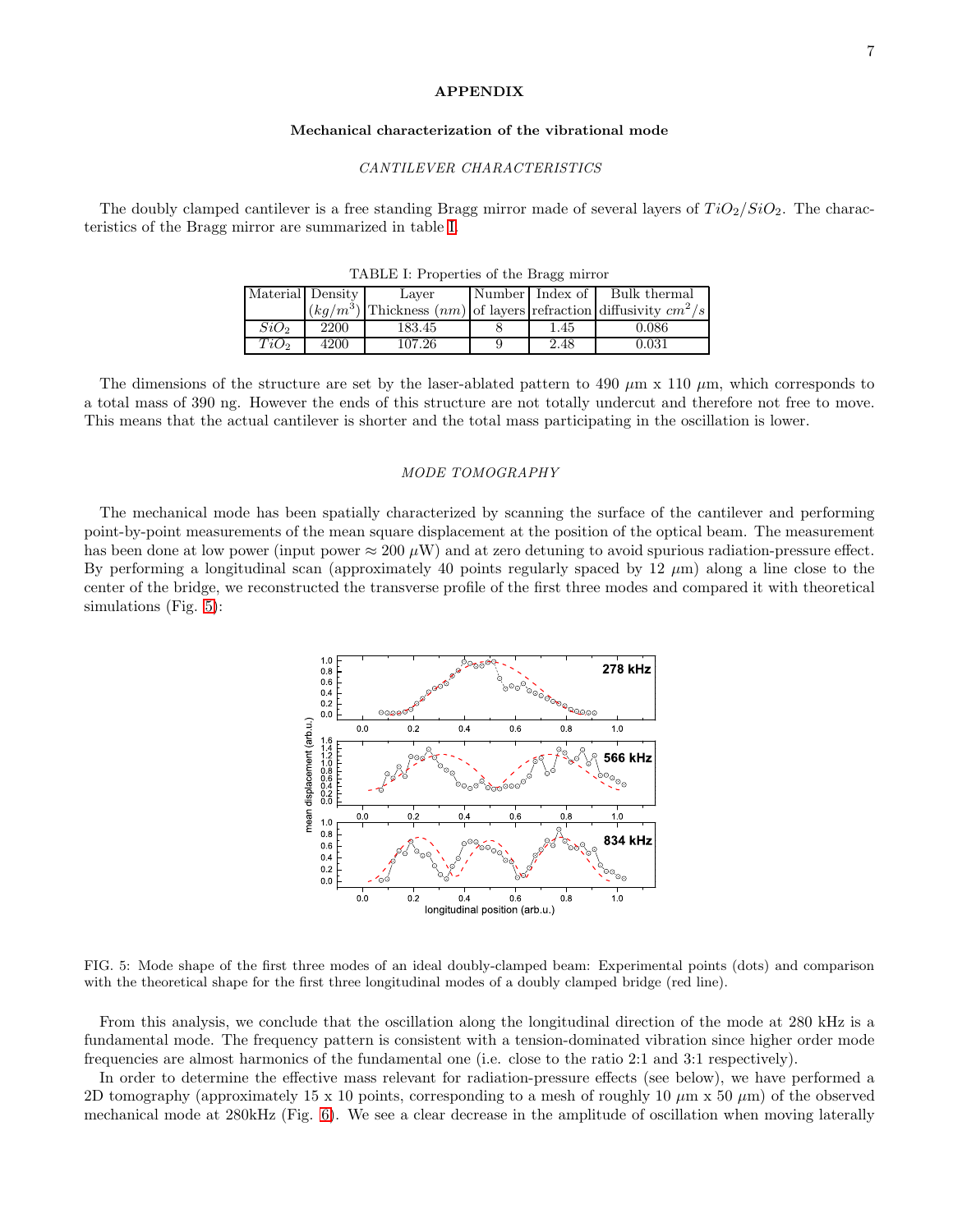towards one side of the cantilever. It is important to note that the coating is slightly damaged by the laser ablation close to this side of the structure. This means that approximately 30% of the cantilever cannot be addressed. From the mode shape we conclude that this part does not participate in the vibration of the mode. This spatial behavior has been modeled by considering a transverse behavior consistent with an additional clamping on one side, as shown in Fig. [6.](#page-7-0) The agreement in the shape of the mode is evident.



<span id="page-7-0"></span>FIG. 6: 2D tomography of the mean displacement of the 280 kHz vibrational mode (measurement (left) and simulation (right)  $\lambda$ 

The cantilever does not behave as an ideal doubly-clamped cantilever but as if approximately half of it is not resonating at 280 kHz, resulting in an apparent clamping on one side.

#### EFFECTIVE MASS

It is not possible to simply consider the probed mechanical mode as a point-like oscillator and to associate to it the total mass of the object. One has to take into account the spatial point and extent over which the probing is done, since the amplitude of the vibrations is position-dependent. In other words, the mass which enters in the mechanical susceptibility  $x[\Omega] = \chi[\Omega] F[\Omega]$ , written as:

$$
\chi[\Omega]=\frac{1}{M_{eff}\left(\Omega_{M}^{2}-\Omega^{2}-i\frac{\Omega_{M}\Omega}{Q}\right)}
$$

is not the full mass but an "effective" one,  $M_{\text{eff}}$ , which has to be carefully evaluated. A full formal treatment taking this effect into account has been developed and experimentally demonstrated in [\[27,](#page-10-25) [32\]](#page-10-31). We will explain it briefly, in order to provide an independent evaluation of  $M_{\text{eff}}$  in our particular case.

For a point-dependent force  $F(r, t)$ , acting so to excite a displacement mode of the cantilever normal to its surface, the total work can be written as  $W(t) = -\langle F(r,t), u(r,t) \rangle$ , where the bracket stands for a spatial integration over the cantilever's surface. For radiation pressure force from an optical beam with spatial profile  $v(r)$  and intensity  $I(t)$ , the force can be written as:

$$
F_{rad} = 2\hbar k v^2(r)I(t)
$$

where we have normalized the profile v as  $\langle v^2 \rangle = 1$ . The effective susceptibility  $\chi_{\text{eff}}$  involves then the effective mass  $M_{\text{eff}}$  reading  $M_{\text{eff}} = \rho_s \frac{u^2}{\sqrt{2\pi}}$  $\frac{1}{(u-x_0)^2}$  with  $\rho_s$  the surface density. This definition is independent of the normalization of  $u(r,t)$ . If one considers a point-like probing at position  $r_0$ , the term  $\langle u^2 \rangle / \langle u, v^2 \rangle^2$  reduces to  $\langle u^2 \rangle / u^2(r_0)$ , which is the ratio between the mean square displacement at point  $r_0$  and the square displacement over the surface of the mode. In other words, this formalizes the localization of the mode. This is even clearer when one considers a higher-order mode of oscillation. In this case the mode shape presents nodes (anti-nodes) of oscillation, corresponding to points or regions where the amplitude is zero (maximum). By probing one particular mode on its node, the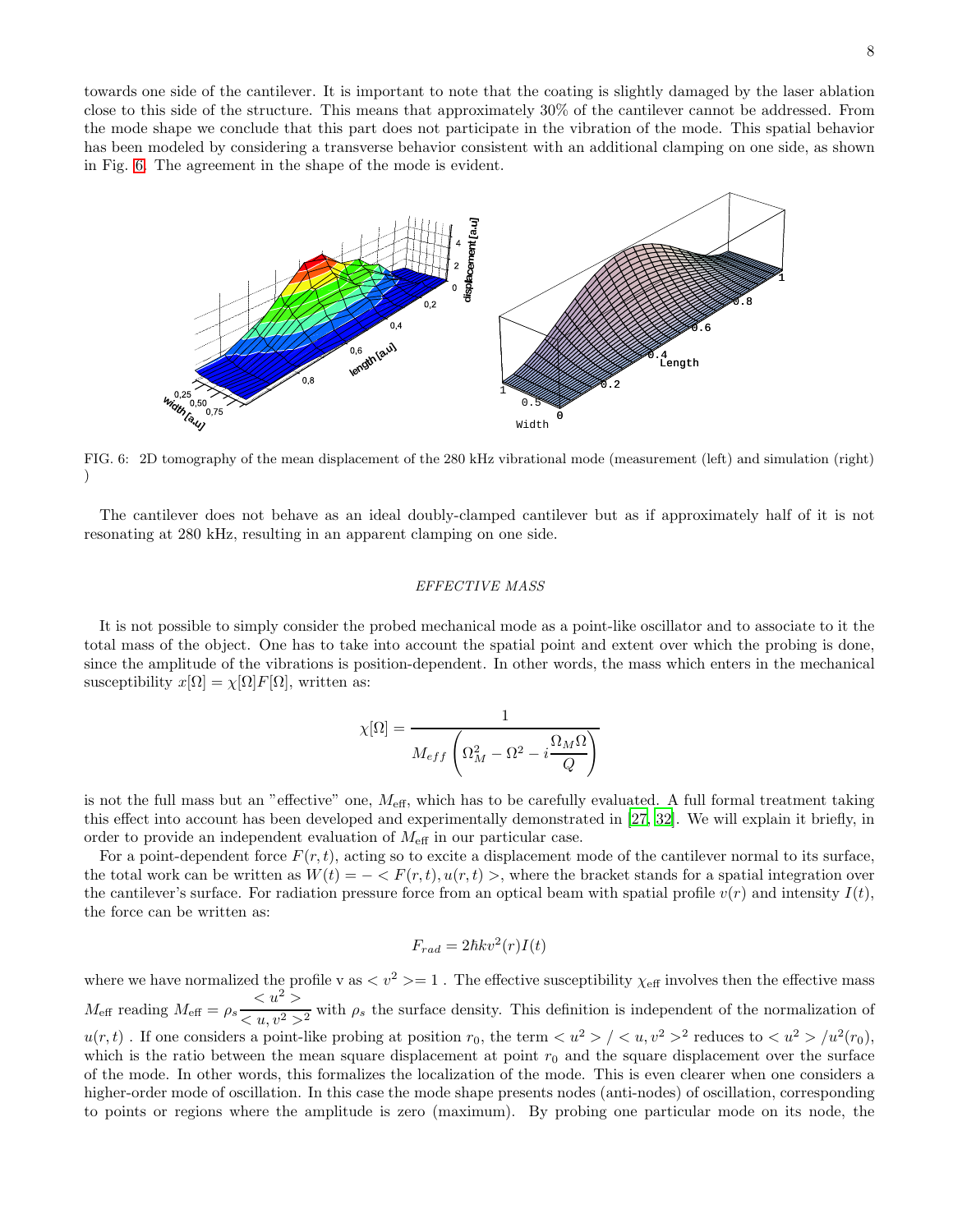amplitude of the oscillation will be zero, corresponding to an infinite effective mass. On the other hand, if one has to probe at an antinode, the effective susceptibility to the probe is maximally enhanced compared to the ideal point-like oscillator, so that  $M_{\text{eff}}$  can be strongly reduced with respect to the total mass.

From the tomography of the mode (Fig. [6\)](#page-7-0), we obtain a lower bound (at the antinode) for the mass magnification ratio  $\langle u^2 \rangle / u^2(r_0)$  of 1/10. The estimation of this factor is limited by the coarse-grained tomographic reconstruction of the mode since it depends on the square of the mean displacement. The estimation of the exact mass participating to the oscillations, for the different reasons stated above, is difficult. However, there is clear evidence that a potentially large fraction of the bridge does not contribute to the total mass (reasonably estimated to  $\approx 50\%$  of the mass). Taking the full mass of the bridge as an upper bound for the total mass and  $1/10$  as a lower bound for the magnification ratio due to the localization of the mode, we obtain in 39 ng a very conservative upper bound for the effective mass, and a realistic evaluation for the effective mass around 20 ng.

We have performed an independent evaluation of the effective mass. Assuming room temperature (300 K), we can deduce via the equipartition theorem from the thermal motion of the cantilever the effective mass at the probing point. We send 0.1 mW of power in the cavity and measure the noise power of the light in a frequency window around 280 kHz. By knowing the cavity characteristics and by carefully calibrating the electronic detection scheme, one obtains from the measured intensity modulation the (calibrated) mean square displacement of the mirror and, via the equipartition theorem, the effective mass. Our analysis yields a value of  $22 \pm 4$  ng at the antinode.

#### Cavity characteristics

The input cavity is a massive mirror  $(0.5)$ " diameter, with radius of curvature  $R=25$  mm) with a measured reflectivity of 99.3 $\pm$ 0.2%. The reflectivity of the micro-mirror is evaluated to be 99.7 $\pm$ 0.2% by measuring the cavity finesse outside of the bridge. On the cantilever the finesse is reduced, probably due to scattering and diffraction losses close to the edges of the cantilever. The cavity length is chosen to be close to a semi-concentric configuration (consisting of a length slightly smaller than 25mm which characterizes semi-concentricity). In this configuration, the size of the cavity waist is very sensitive to minute changes of the cavity length and can be adjusted to be much smaller than the bridge width, so as to reduce scattering and edge-diffraction. By careful positioning on the cantilever, one can obtain a finesse as large as 500, corresponding to a waist diameter of approximately 20  $\mu$ m and to roughly 0.2% extra losses.

#### Assessement of the photothermal contribution

#### Manifestation of Heating

When scanning the length of the cavity over more than a free spectral range (by sending a ramp voltage to the piezo electric transducer on which the massive input mirror is placed), one can record the intensity reflected from the cavity (see Fig. [7](#page-9-0) for the reflection peak corresponding to an input power of 2 mW) and measure the finesse. This is given by the width of the reflection peak divided by the free spectral range. From Fig. [7,](#page-9-0) we can see that there is no clear asymmetry in the peak shape, whose presence would be a manifestation of strong heating effects.

It is possible to evaluate the photo-absorption and the consequent heating of the cantilever by comparing the temperature of the mode, proportional to the area underneath a mechanical resonance peak, and the corresponding width, for different input powers. The results are summarized in Fig. [8.](#page-9-1)

By looking at the behavior corresponding to a given input power, we see that width and temperature are inversely related, as expected from the self-cooling mechanism. However, by comparing the curves obtained at different input power, we can also gather information about the heating of the cantilever. If no residual heating takes place, all points will fall on the same line irrespective of the laser power, since cooling is only given by the effective damping in the system. Heating would be revealed by a shift of the data set belonging to a certain laser power as compared to a data set at lower laser power. On the contrary, the experimental curves in Fig. [8](#page-9-1) are, within the error bars, superimposed in a way that the described stacking cannot be observed. This implies there is no discernable heating of the cantilever within the range of input powers we have considered. Furthermore, Fig. [8](#page-9-1) shows that even if some residual heating is present (which, within the error bar, is not the case), it does not undermine the self-cooling performance in our experiment.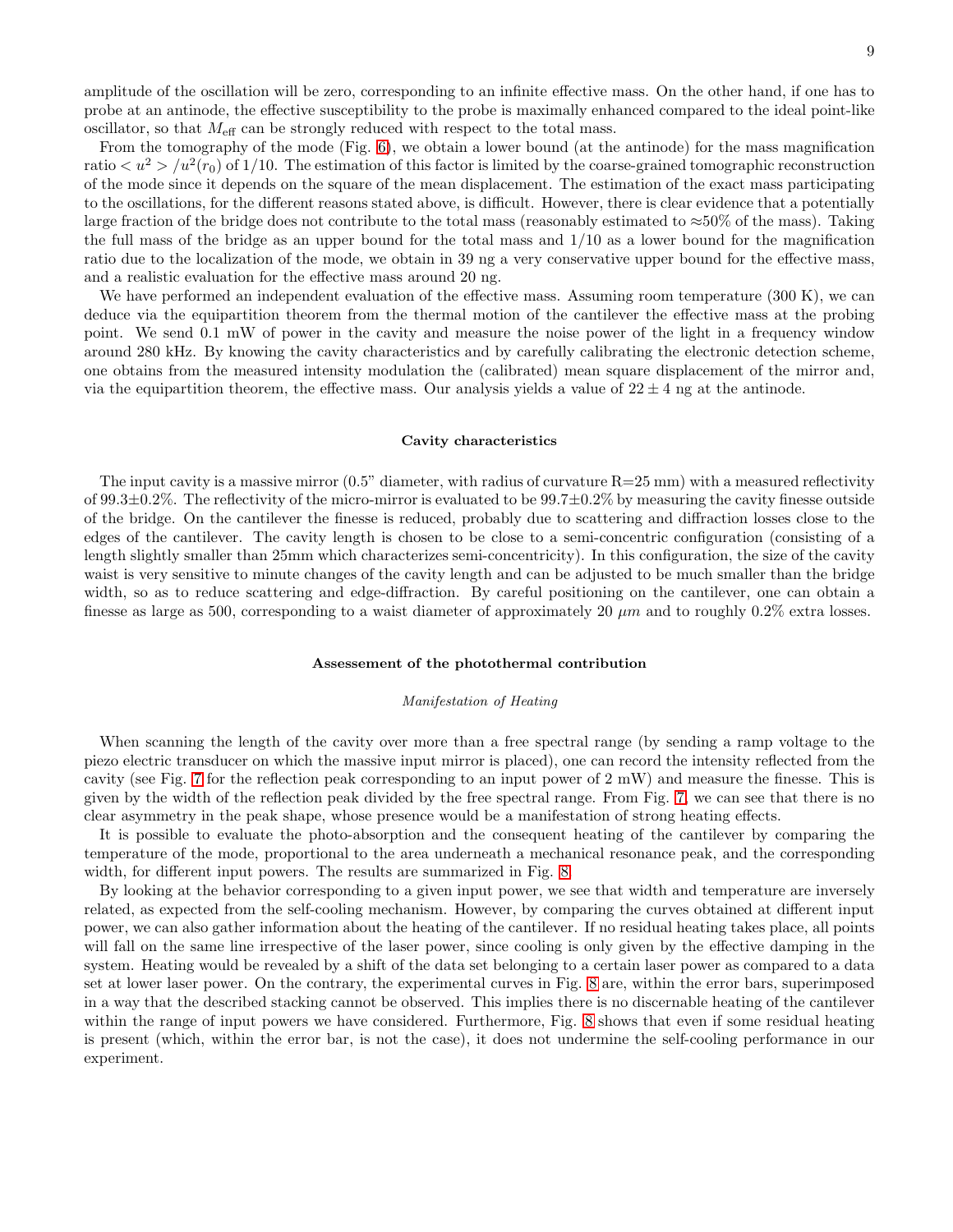

<span id="page-9-0"></span>FIG. 7: Experimental length scan of the cavity around a reflection peak for an input power of 2mW (red), and Lorentzian fit (blue). ). The cavity is slowly scanned in time. The FWHM of the lorentzian correspond to  $\lambda/F \approx 2nm$ 



FIG. 8: Area versus width for different input power (see text).

### <span id="page-9-1"></span>Timescale of the photothermal effects

The mechanical and thermal properties of our free standing layered structures are not easy to assess. Mechanical and thermal properties of thin layered microstructures are not well known and can strongly differ from the those of bulk materials [\[33](#page-10-32)]. It is therefore difficult to measure or calculate the exact timescale and strength of the photothermal effects in our experiment. The inferred strength of the photothermal contribution to the cooling of the micromechanical oscillator suggests that the effect is at the same time strong and very fast (i.e. much faster than the period of oscillation of the mode, and in competition with the typical radiation pressure response time  $1/\kappa=13$  ns). Usually, photothermal processes are typically relatively slow processes. However, we will give a simple and rough evaluation of the thermalisation time, showing that a timescale as fast as the radiation pressure response time, in our conditions, is easily achievable. We can consider that the lateral dimension of the heat-affected zone on the micromirror is roughly the size of the waist of the cavity  $(20 \mu m)$ . The evanescent wave on the Bragg mirror has a penetration depth which is below 0.4 microns. This means that the heating due to absorption mainly affects the first couple of layers in the structure. Due to different absorption coefficients, these first layers heat up differently over their whole lateral dimension. As a mechanism for thermalisation, we can therefore restrict ourselves to a one-dimensional heat diffusion process between the two first layers of material that is causing the thermalization. The timescale of the fastest photothermal forces should be of the order of this thermalisation time, assuming an initial difference of temperature between the two first layers. Assuming that the usual relation for the heat diffusion length  $l_T = \zeta \sqrt{D\tau}$